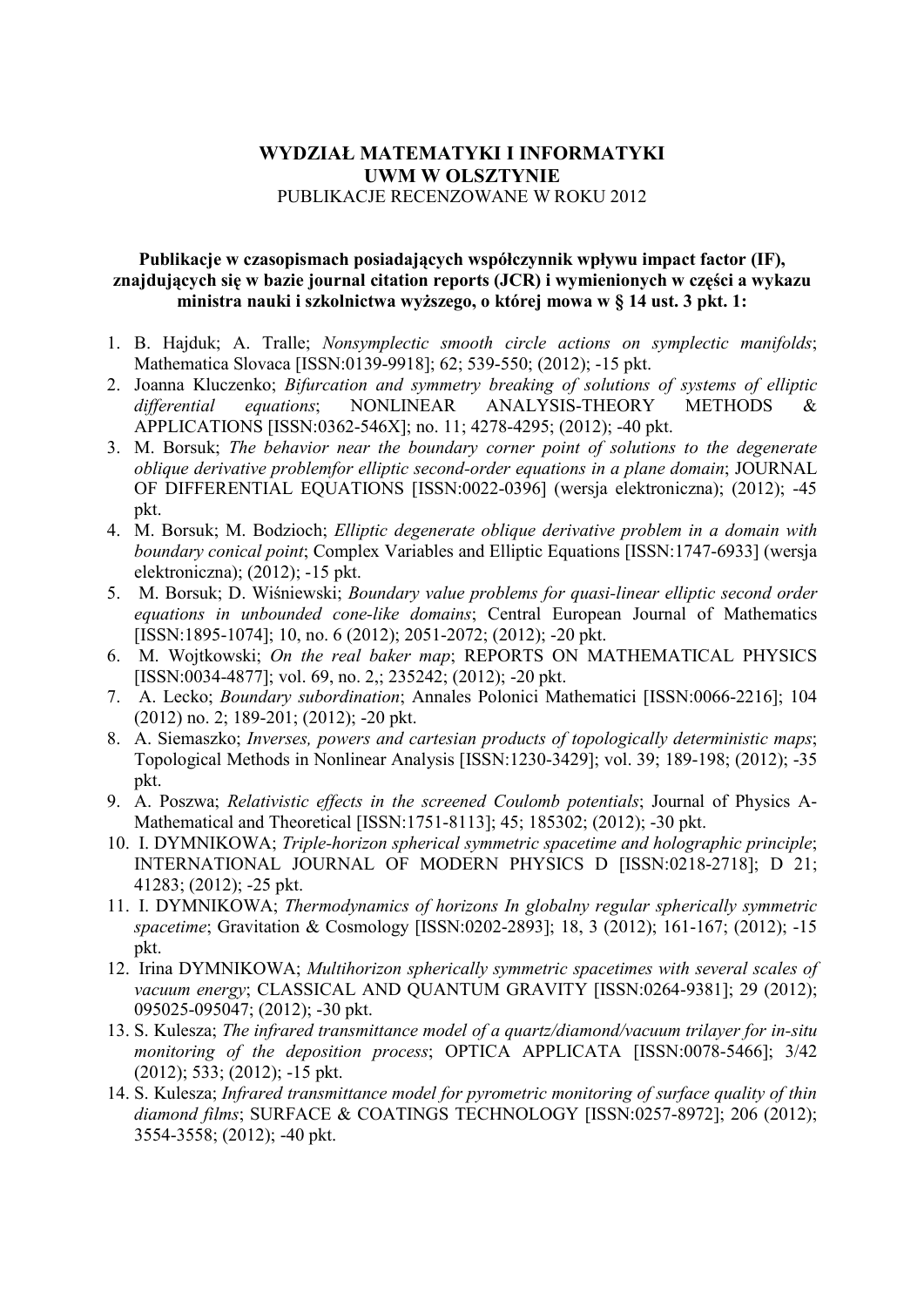- 15. D. Kruk; *Sensitivity of H-2 NMR spectroscopy to motional models*: Proteins and highly viscous liquids as examples; JOURNAL OF CHEMICAL PHYSICS [ISSN:0021-9606]; 136 (24); 244509; (2012); -35 pkt.
- 16. D. Kruk; *Protracted Crossover to Reptation Dynamics*: A Field Cycling H-1 NMR Study Including Extremely Low Frequencies; MACROMOLECULES [ISSN:0024-9297]; 45 (3); 1408; (2012); -45 pkt.
- 17. D. Kruk; *Nuclear magnetic resonance relaxometry as a method of measuring translational diffusion coefficients in liquids*; PHYSICAL REVIEW E [ISSN:1539-3755]; 85; 20201;  $(2012)$ ; -35 pkt.
- 18. D. Kruk; *NMR Studies of Solid-State Dynamics*; ANNUAL REPORTS ON NMR SPECTROSCOPY [ISSN:0066-4103]; vol. 76; 67-138; (2012); -30 pkt.
- 19. D. Kruk; *NMR Relaxation and ESR Lineshape of Anisotropically Rotating Paramagnetic Molecules*; ACTA PHYSICA POLONICA A [ISSN:0587-4246]; 121 (2); 527; (2012); -15 pkt.
- 20. D. Kruk; *Mean Square Displacement and Reorientational Correlation Function in Entangled Polymer Melts Revealed by Field Cycling H-1 and H-2 NMR Relaxometry*; MACROMOLECULES [ISSN:0024-9297]; 45 (16); 44512; (2012); -45 pkt.
- 21. D. Kruk; *Intermolecular relaxation in glycerol as revealed by field cycling H-1 NMR relaxometry dilution experiments;* JOURNAL OF CHEMICAL PHYSICS [ISSN:0021- 9606]; 136 (3); 34508; (2012); -35 pkt.
- 22. D. Kruk; *H-1 relaxation dispersion in solutions of nitroxide radicals: Effects of hyperfine interactions with N-14 and N-15 nuclei*; JOURNAL OF CHEMICAL PHYSICS [ISSN:0021- 9606]; 137 (4); 44512; (2012); -35 pkt.
- 23. D. Kruk; *H-1 NMR relaxation in glycerol solutions of nitroxide radicals: Effects of translational and rotational dynamics*; JOURNAL OF CHEMICAL PHYSICS [ISSN:0021- 9606]; 136 (11); 114504; (2012); -35 pkt.
- 24. D. Kruk; Glassy, Rouse, and Entanglement Dynamics As Revealed by Field Cycling H-1 NMR Relaxometry; MACROMOLECULES [ISSN:0024-9297]; 45(5); 2390; (2012); -45 pkt.
- 25. D. Kruk; *Field-cycling NMR relaxometry of viscous liquids and polymers;* PROGRESS IN NUCLEAR MAGNETIC RESONANCE SPECTROSCOPY [ISSN:0079-6565]; 63; 33-64;  $(2012)$ ; -45 pkt.
- 26. D. Kruk; *ESR Studies of Paramagnetic Centers in Pharmaceutical Materials Cefaclor and Clarithromycin as an Example;* ACTA PHYSICA POLONICA A [ISSN:0587-4246]; 121 (2); 514; (2012); -15 pkt.
- 27. D. Kruk; *Crystal structure and characterization of a novel ferroelastic ionic crystal: 1- Aminopyridinium iodide (C5H7N2)I-+(-), Chemical Physics Letters*; CHEMICAL PHYSICS LETTERS [ISSN:0009-2614]; 537; 38-47; (2012); -30 pkt.
- 28. D. Madaj; *Photothermal Investigation of Surface Defects of Pure Semiconducting A2B6 Materials*; INTERNATIONAL JOURNAL OF THERMOPHYSICS [ISSN:0195-928X]; 33; 733-740; (2012); -20 pkt.
- 29. A. Niemczynowicz; *On terenary Approach to fractals in Relation to Clifford Structures and Issing Lattices*; Advances in Applied Clifford Algebras [ISSN:0188-7009]; 22 no. 3 (2012); 757-769; (2012); -15 pkt.
- 30. M. KOLEV; *Modelling of living systems. Comment on "Thermostatted kinetic equations as models for complex systems in physics and life sciences" by C. Bianca*; Physics of Life Reviews [ISSN:1571-0645]; vol. 9, No 4 (2012); 404-405; (2012); -40 pkt.
- 31. M. KOLEV; *Experimental versus numerical data for breast cancer progression*; NONLINEAR ANALYSIS-REAL WORLD APPLICATIONS [ISSN:1468-1218]; vol. 13, No. 1 (2012); 78-84; (2012); -40 pkt.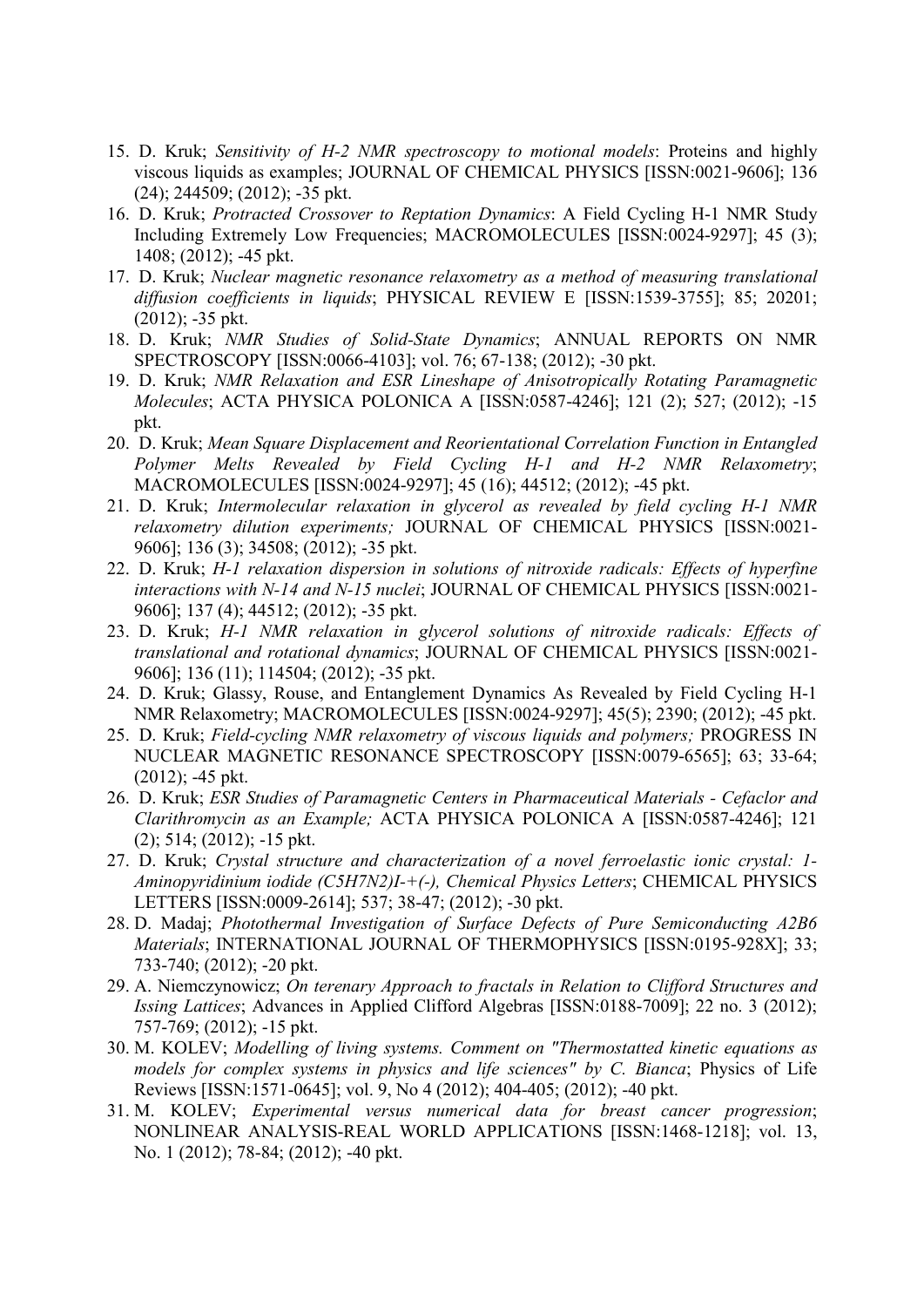- 32. M. PANKOV; *Embeddings of Grassmann graphs*; LINEAR ALGEBRA AND ITS APPLICATIONS [ISSN:0024-3795]; 436 (2012); 3413-3424; (2012); -30 pkt.
- 33. M. PANKOV; *Characterizations of strong semilinear embeddings in terms of general linear and projective linear groups*; LINEAR & MULTILINEAR ALGEBRA [ISSN:0308-1087] (wersja elektroniczna);; (2012); -25 pkt.
- 34. M. PANKOV; *Characterizations of apartments in polar Grassmannians*; BULLETIN OF THE BELGIAN MATHEMATICAL SOCIETY-SIMON STEVIN [ISSN:1370-1444]; 19 (2012); 345-366; (2012); -15 pkt.
- 35. M. PANKOV; *A note on automorphisms of the infinite-dimensional hypercube graph*; ELECTRONIC JOURNAL OF COMBINATORICS [ISSN:1077-8926]; 149 (2012) issue 4,; P23; (2012); -25 pkt.
- 36. S. Drozda; *EP-1466 clinical application of the 3d stereovision surface matching system in whole breast irradiation*; RADIOTHERAPY AND ONCOLOGY [ISSN:0167-8140]; vol. 103; S560; (2012); -40 pkt.

### **Publikacje w recenzowanych materiałach z konferencji międzynarodowych uwzględnionych w Web of Science (dotyczy grupy nauk ścisłych i inŜynierskich oraz nauk o**   $\dot{z}$ vciu):

- 1. Michał Jan Korpusik; W. Łukaszewicz; *Revising structured knowledge bases*; Proceedings of 7th International Symposium Advances in Artificial Intelligence and Applications AAIA'12, IEEE; (2012); -10 pkt.
- 2. W. Mokrzycki; *Canny edge detection algorithm modification*; Lecture Notes in Computer Sciences; ; ; (2012); -10 pkt.
- 3. W. Mokrzycki; *Some Ways of Distribution Viewing Points for Generating Viewing Representation*; Lecture Notes in Computer Sciences ; (2012); -10 pkt.
- 4. P. Drozda; P. Górecki; K. Sopyła; *SVM with CUDA Accelerated Kernels for Big Sparse Problems*; Lecture Notes in Artificial Intelligence; (2012); -10 pkt.
- 5. P. Drozda; P. Górecki; K. Sopyła; *Ranking by K-means Voting Algorithm for Similar Image Retrieval*; Lecture Notes in Artificial Intelligence; (2012); -10 pkt.
- 6. P. Artiemjew; Granular Covering Selection Methods Dependent on the Granule Size, In: Proceedings of 7th International Conference on Rough Sets and Knowledge Technology, RSKT'12 (JRS'12), Chengdu, China, Lecture Notes in Computer Science (LNCS), vol. 7414, pp. 336-341. Springer, Heidelberg (2012); -10 pkt.

#### **Publikacje w innych czasopismach wymienionych w części B wykazu ministra, o której mowa w § 14 ust. 3 pkt. 2 rozporządzenia:**

- 1. A. Niemczynowicz; *Model of coupled harmonic oscillator in a Zwanzig-type chain. Phonon approach*; Bulletin de la Société des sciences et des lettres de Łódź, Série: Recherches sur les déformations [ISSN:0459-6854]; 62 no 1 (2012); 93-101; (2012); -3 pkt.
- 2. H. Tańska; *Modelowanie procesów miastotwórczych na rzecz inteligentnego miasta*; Zeszyty Naukowe. Studia Informatica / Uniwersytet Szczeciński [ISSN:0867-1753]; 656, nr 28; 83-96; (2012); -4 pkt.
- 3. U. śukowska; *How to evaluate optimum usage of a land with Lindenmayer's grammar*; Technical Sciences / University of Warmia and Mazury in Olsztyn [ISSN:1505-4675]; vol.  $15(2)$ ; ; (2012); -5 pkt.
- 4. P. Artiemjew; P. Górecki; K. Sopyła; *Categorization of Similar Objects Using Bag of Visual Words and k Nearest Neighbour Classifier*; Technical Sciences / University of Warmia and Mazury in Olsztyn [ISSN:1505-4675]; vol. 15(2); 293-305; (2012); -5 pkt.
- 5. P. Artiemjew; *Review of the Extraction Methods of DNA Microarray Features Based on Central Decision Class Separation vs Rough Set Classifier*; Foundations of Computing and Decision Sciences; vol 37 (4); 239-252; (2012); -7 pkt.